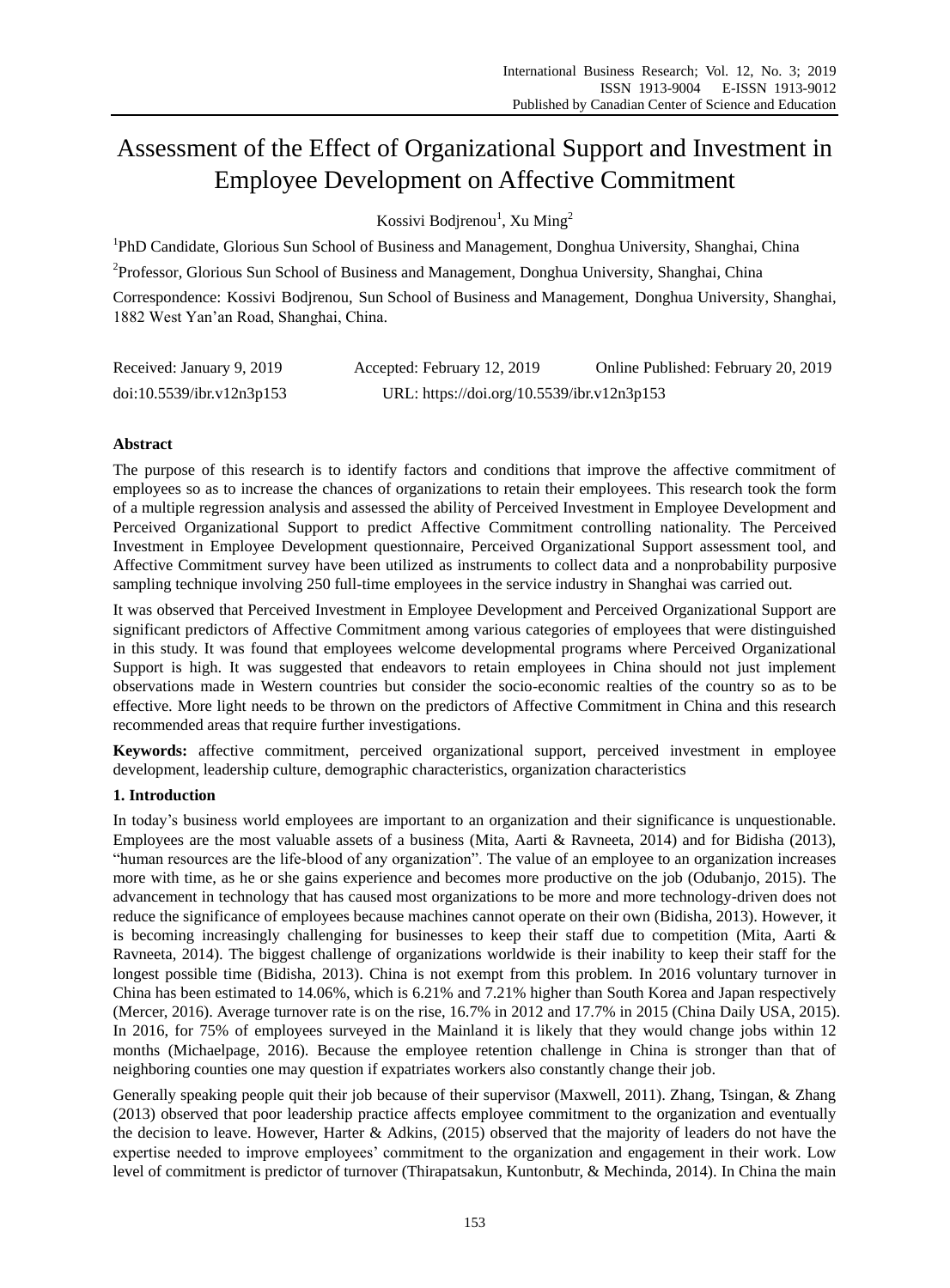reason why employees quit their job is absence of career progression or promotion opportunities (Michaelpage, 2016). Supervision and career progression are relational and developmental issues. In the quest to assess the relation that organizations have with the employees Rhoades & Eisenberger (2002) came out with the concept of Perceived Organizational Support (POS) and the POS survey has been widely used by many scholars to investigate this relation. As far as development is concerned, Perceived Investment in Employee Development instrument (PIED) has also been used worldwide to ascertain developmental effort made by employers, viewed from employees' perspective (Lee & Bruvold, 2003; Kuvaas & Dysvik, 2009; Kuvaas, Dysvik & Buch, 2016).

The objective of this research is to evaluate the abilitiy of POS and PIED to predict employees organizational commitment so as to increase the chances of organizations to retain their employees. This study also seeks to know if the retention problem faced by organizations in China affects only Host-Country Nationals (HCN) or also expatriates workers. In order to achieve these objectives this investigation attempted to answer the following questions:

Q1: What is the effect of nationality on Perceived Organizational Support?

Q2: What is the effect of nationality on Perceived Investment in Employee Development?

Q3: What is the effect of Perceived Organizational Support and Perceived Investment in Employee Development on affective commitment?

# **2. Literature Review**

# *2.1 Organizational Commitment*

Mowday, Porter and Steers (1982) described the concept of organizational commitment as "the process by which individuals become locked into a certain organization". For Meyer & Allen (1997) organizational commitment is the emotional response expressed by employee's behaviors, beliefs, and attitudes. It is a psychological state that expresses the degree of affiliation of an employee to an organization. Meyer & Allen (1991) developed a tri-dimensional concept to describe organizational commitment and termed it the Three Component Model (TCM). The dimensions of the Three Component Model (TCM) are: Affective Commitment, Continuance Commitment, and Normative Commitment. They defined affective commitment as "positive feelings of identification with, attachment to and involvement in the work organization", continuance commitment as "the extent to which employees feel committed to their organization by virtue of the costs that they feel are associated with leaving", and normative commitment as "the employee's feelings of obligation to remain with the organization".

As far as the consequences of organizational commitment are concerned it has been observed that it is almost impossible for an organization to be successful without the commitment of its workforce (Mosadeghrad, Ferlie & Rosenberg, 2008) and Lok & Crawford (2004) noticed that organization effectiveness is strongly dependent on employee commitment. Organizational commitment is a major determinant to attracting and retaining qualified labor (Mosadeghrad, Ferlie & Rosenberg, 2008). Organizational Commitment enhances the performance of individual employees as well. Committed employees are more motivated and "go the extra mile" in contributing to the achievement of organization goal (Meyer & Allen, 2004). The concept has also been associated with employee stability. In that line, many scholars observed that the commitment of employee to the organizations improves employee stability and reduces the cost of turnover (Meyer, Stanley, Herscovitch, & Topolnytsky, 2002; Meyer & Allen, 2004). Meyer & Allen (2004) were more specific about the relation between Employee Commitment and Stability. They observed that "employees with a strong affective commitment stay because they want to, those with strong normative commitment stay because they feel they ought to, and those with strong continuance commitment stay because they have to do so".

Normative and continuance commitments are respectively related to the personal ethic, moral or ideology and the costs associated with quitting one's job. These factors are beyond the control of organizations as people's personal ethic, moral or ideological stance cannot be easily changed and the cost of leaving is subject to what competitors are willing to offer to attract labor. Affective commitment was linked to positive feeling of identification to the mission, vision, goal, policies of the organizations. These factors can be influenced to positively impact this type of commitment of employees towards their organization by recruiting people with the same vision, and adjusting to meet their needs. Because organizations cannot really influence normative and continuance commitment, affective commitment was chosen to research on, as so to identify ways business entities could increase it in order to ultimately improve firms' ability to retain their workforce.

Scholars endeavored to identify factors that could influence affective commitment. Some personal or individual-level variables such as age, personality, education or values orientation were identified by Kate and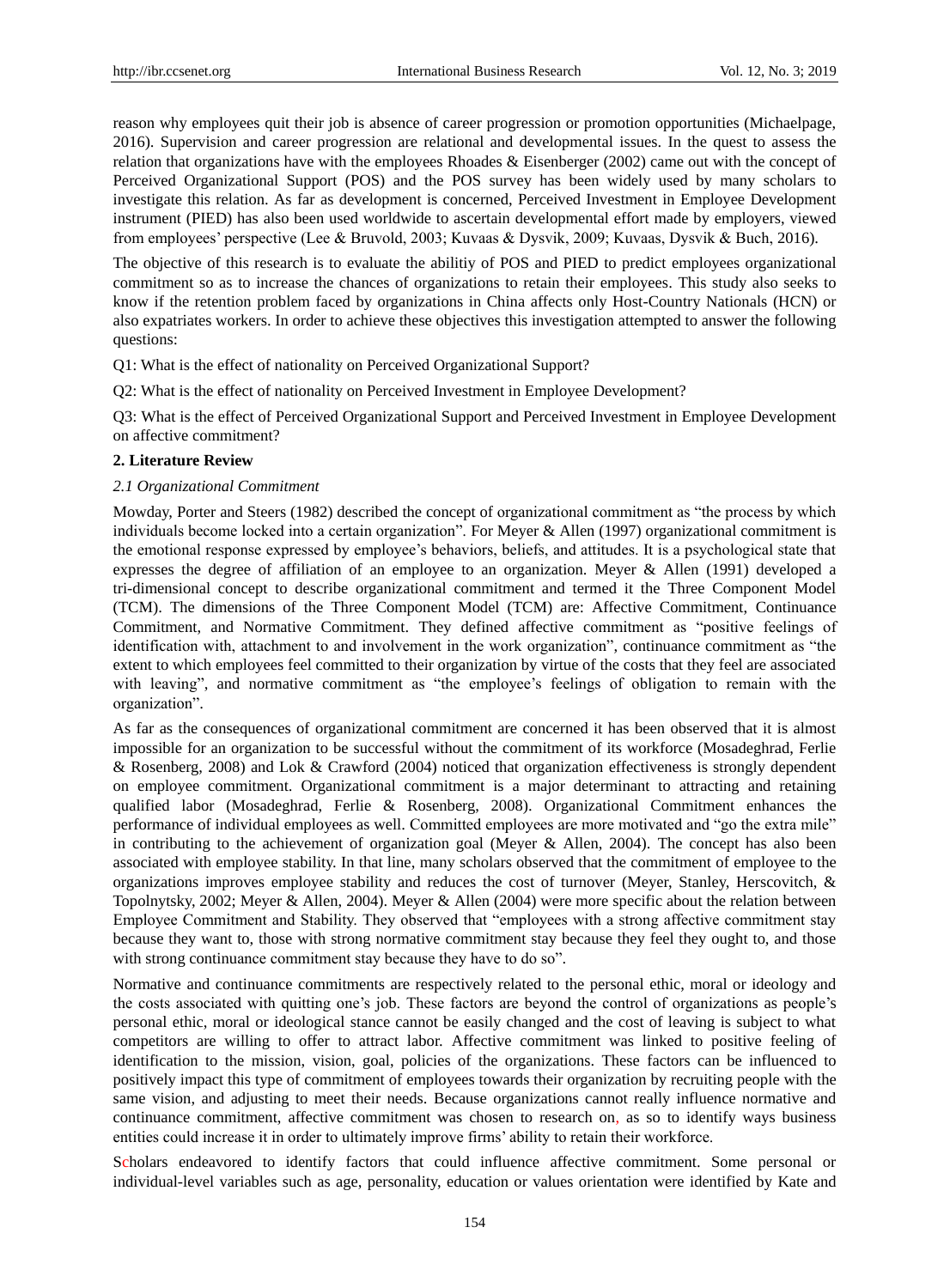Masako (2002) as influential factors of affective commitment. Allen & Meyer (1997) also observed that affective commitment of employees could be influenced by demographic factors such as age, gender, nationality, education level, marital status and tenure. While the results of some previous studies showed no relation between commitment and gender (Bruning & Snyder, 1983), other observations evidenced otherwise. They explained their finding that women are less committed than men by the family responsibility that the latter gender carries (Loscocco, 1990). Investigations also found that women have a higher level of commitment than men do (Mathieu & Zajac, 1990). Assessing commitment on the basis of age or generation Bokor et al. (2007) and (Mathieu & Zajac (1990) found that the older the employee the higher the commitment.

Investigations on affective commitment scrutinized from nationality perspective carried out in previous studies reported possible dissimilarity in the level of commitment based on nationality even though this difference is not systematic (Gelade, Dobson & Gilbert, 2006).

Previous research works have confirmed that demographics or individual-level variables relates to organizational commitment particularly in Western countries where these studies have been carried out. This leads to the following hypothesis:

**H1**: Employees' nationality affects their affective commitment to their organization.

# *2.2 Perceived Organizational Suppor***t**

Rhoades and Eisenberger (2002) defined Perceived Organizational Support (POS) as "employees' general belief that their work organization values their contribution and cares about their well-being". For George et al. (1993) POS is the assurance that help will be offered by the employer whenever needed to do to job and in tense situations. POS resulted from employees' tendency to personify organizations (Eisenberger et al., 1986). The personification of organization occurs when employees view the actions of the stewards as the intent of the entity. Zhang, Farh & Wang (2012) viewed POS as "the quality of the reciprocal social exchange taking place between the employees and the organization". POS was also viewed from the perspective of reciprocity norm. As such, when employers give a good treatment to their workforce, employees reciprocate by being engaged in their job. In line with the reciprocity norm POS has been linked to many other notions.

POS has been associated with many other related concepts such as leader-member exchange (Settoon et al., 1996), and job satisfaction (Eisenberger et al., 1997). Eisenberger et al. (1986) pointed out that potential influencers of POS could be rewards, position, job enrichment and organizational policies. Chen et al (2005) found that POS affects employee's intention to leave their employer. Armeli et al., (1998) observed that POS positively relates to employee performance on the job. POS has been identified by many scholars as a predictor of affective commitment (Shore and Wayne 1993; Rhoades, Eisenberger and Armeli 2001; Chen, Aryee and Lee 2005). POS has also been associated with individual-level variables and Qammar, Khan and Siddique (2006) supported that gender does not correlate with Perceived Organizational Support. Rayani (2015) observed a generational difference in Perceived Organizational Support but Rhoades and Eisenberger (2002) reported the contrary. Although Black, Mendenhall. & Oddou (1991) pointed out that expatriates are different from Host Country National employees, on the basis of the psychological uncertainty and practical adjustments of the former, Bashir (2012) and Takeuchi et al. (2009) have not observed on the subject a distinctive difference between the POS of these two categories of employees. On the basis of the above literature it has been hypothesized that:

**H2**: Employees' nationality affects Perceived Organizational Support.

## *2.3 Perceived Investment in Employee Development*

The concept of Perceived Investment in Employee Development (PIED) has been defined as the endeavor of an organization to equip its employees with additional knowledge and skills so as to enable to them to be ready to take on high responsibilities either with their current employer or new organizations (Rothwell and Kazanas, 1989). Lee and Bruvold (2003) explained the notion of PIED as being the continuous or sustained effort made by an organization "to help employees learn to identify and obtain new skills and competencies that will allow them to move to new positions, either within or outside the organizations".

PIED plays an important role in motivating, developing and retaining employees and has a significant positive impact on the performance of the individuals and the organization as a whole (Lee and Bruvold, 2003). PIED gives employee a positive feeling of adding value to their organization. PIED has been associated with many other related concepts and either it is formally or informally implemented, the outcomes remain significant. Arthur (1994) and Woods & de Menezes (1998) found that PIED plays a majors role in the motivation and performance of employees. PIED has been positively related to employee retention (Gutteridge et al., 1993). Reich (1991) reported that PIED affect positively an organization's competitiveness and can be used as a means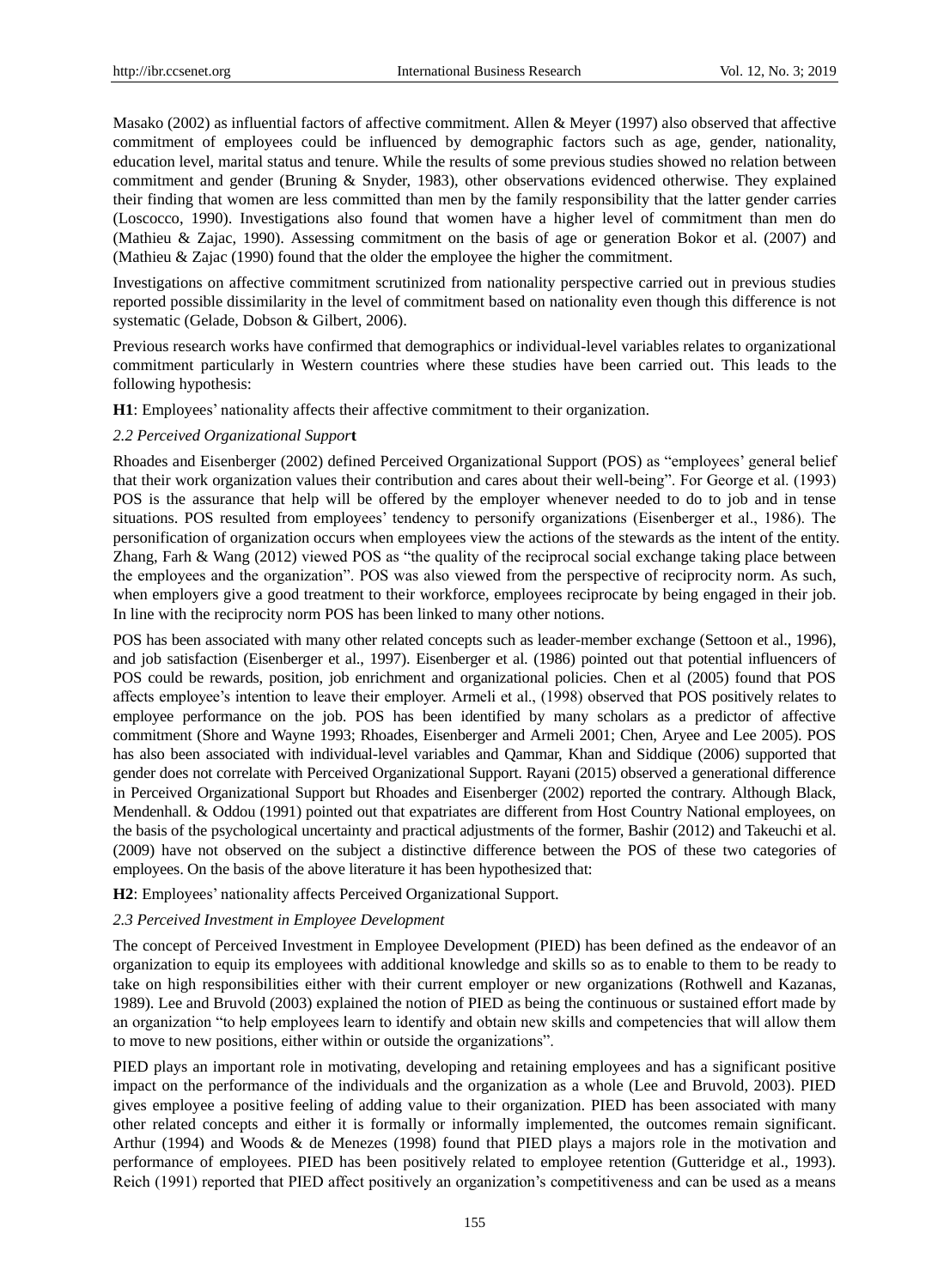to gain competitive advantage.

Many scholars did not only associate PIED with motivation and performance but also related it with organizational commitment (Ichniowski et al., 1997; Youndt et al., 1996; MacDuffie, 1995). Lee and Bruvold (2003) observed that PIED is positively associated with affective commitment but not continuous commitment. They also found the individual-level variables have a mediation effect on the relation between PIED and affective commitment. On the basis it was hypothized that:

**H3**: Employees' nationality affects Perceived Investment in Employee Development.

As indicated in the sections 2.1, 2.2 and 2.3 POS, PIED, individual-level variables such as gender, age and nationality have been associated with affective commitment. On the basis of these research works it has been hypothesized that:

**H4**: The relation between Perceived Organizational Support and Perceived Investment in Employee Development, and affective commitment is affected by the nationality of employees.

#### **3. Method**

#### *3.1 Conceptual Framework*

The purpose of this research is to evaluate the abilitiy of POS and PIED to predict employees organizational commitment so as to increase the chances of organizations to retain their employees. This study also seeks to know if the retention problem faced by organizations in China affects only Host-Country Nationals (HCN) or also expatriates workers. The conceptual framework below was proposed to comprehend the antecedents of affective commitment.



#### **Conceptual Framework**

#### *3.2 Research Method and Instrument*

This study took on a multiple regression analysis design. It examined the results of a survey to answer the research questions by appraising the hypotheses developed for the sake of this investigation. The study made use of Perceived Organizational Support, the Perceived Investment in Employee Development and the Affective commitment surveys. Furthermore a T-test was carried out to evaluate the level of organization commitment, strength of Perceived Organizational Support, and Perceived Investment in Employee Development effort among HCN and expatriate workers.

The Affective Commitment compomemt is a part of the Three Component Model (TCM) Employee Commitment Survey (Meyer & Allen, 2004), which is originally made up of three components, affective commitment, continuance commitment, and normative commitment. The second component of the survey is Perceived Organizational Support portion which comprises of four items and assesses employer-employee relationship viewed from the perceptive the employee. The last component is Perceived Investment in Employee Development part which is made up of seven items. All the three components are made up of items with a 7-point Likert scale: (1) strongly disagree, (2) disagree, (3) slightly disagree, (4) undecided, (5) slightly agree, (6) agree and (7) strongly agree.

#### *3.3 Data collection and Organization Techniques*

A nonprobability purposive sampling technique involving 250 full-time employees in the service industry in Shanghai was carried out in the data collection process. The survey initially designed in English was translated in Chinese. The Chinese translation went through a double review before the final survey was issued. The final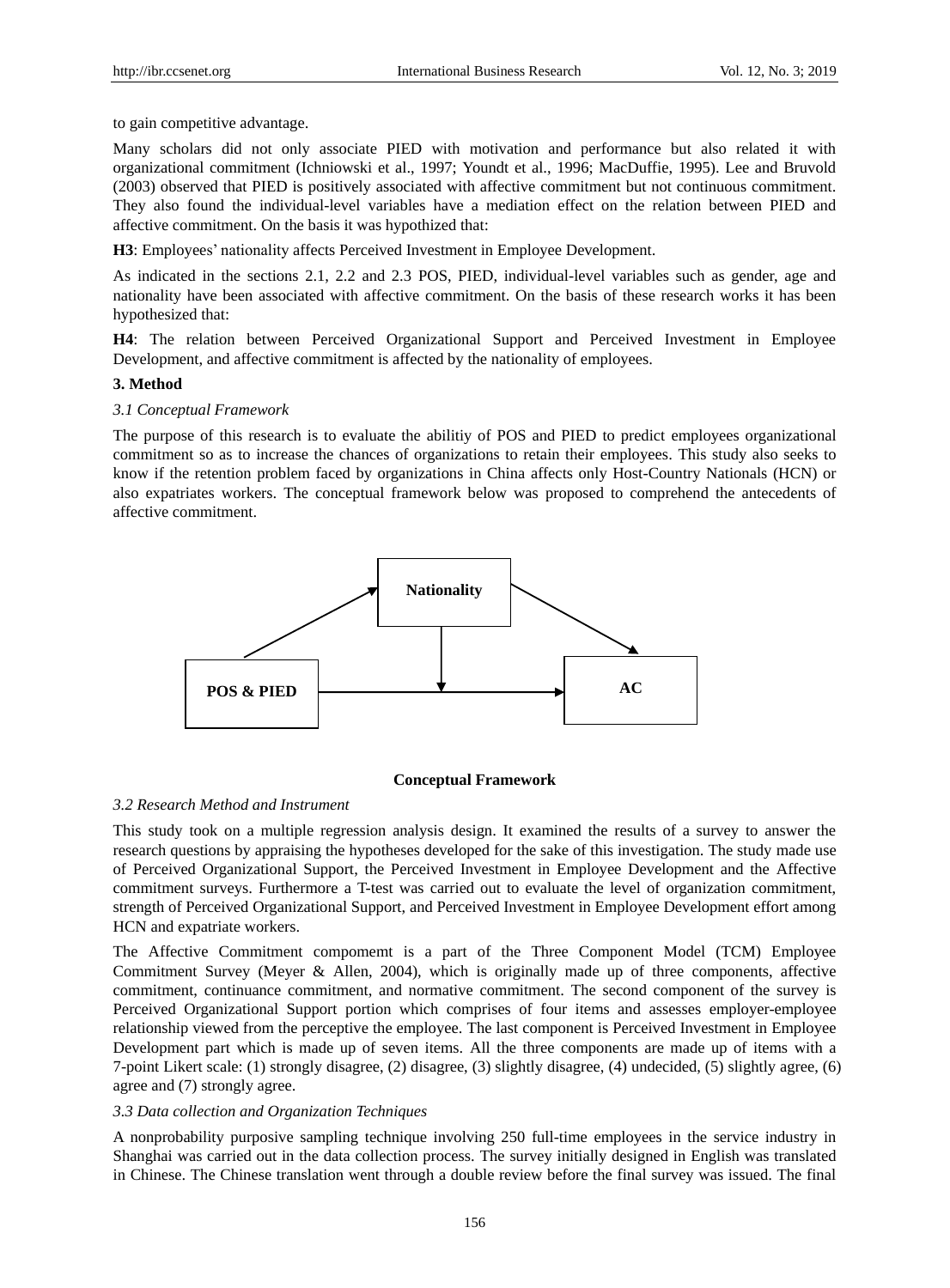version was available online and it was also printed out in both languages. The platforms of SurveyMonkey and wix.cn were utilized to reach out to other participants. The survey was also printed out and handed to employees to fill in. Data collected through printouts were input in an Excel spreadsheet. After review the file was merged with the SurveyMonkey and wix.cn data. Through three means in all, 250 respondents took part in the survey from January to April 2018.

The facts collected in the data gathering process were prepared for analysis through coding and converting the format into one that can be easily analyzed. Each respondents was attributed an alphanumerical code ranging from R001 to Rxxx, xxx representing the number of respondents based the assumption that the participants will be less inferior or equal to 999. A three-digit alphanumeric code was used to the questions. The code ranged from Q01 to Qxx, xx representing the number of questions.

# SPSS 21.

#### *3.4 Sample Size*

To ensure the representativeness of the sample size in order to guarantee external validity so as to generalize the conclusion, G\* Power 3 used to estimate the minimum number of participants. The 250 sample size obtained exceeded the estimated size of 123 responses. G\*Power 3.1.9.2 was used to determine the sample size. Using an alpha level of 0.05, a power of .99, and an effect size of 0.13, the required size to find significance with 10 predictors is 123.

#### *3.5 Participant Characteristics*

The population chosen for this research is the employees in the service sector in Shanghai. The participants are full-time employees with a minimum of 18 years old. Self-employed individuals are excluded. In the research questionnaire each participant was requested to report the following demographic information: gender, age, nationality and the industry of current organization. 135 women and 115 men representing respectively 54% and 46% took part in the study. The sample is categorized of 2 age-groups, generation X (below 37 years old) and Y (above 37 years old). Gen X represented 66% and Gen Y 34% respectively. 80% of the respondents are HCNs and the remaining 20% of them are expatriates working. 3% of the employees surveyed work in the transport in industry, 4% in the medical field, 18 in the financial sector, 23% in the education sector and 52% are from other industries.

#### **4. Results**

## *4.1 Cronbach's Alpha Reliability*

Perceived Organizational Support scale with 4 items reported an alpha reliability of .800 as compared to .970 reported by Eisenberger et al., (1986). Perceived Investment in Employee Development with 7 items reported a Cronbach alpha of .861 as compared to .880 reported by Tuck (2014). Affective Commitment with 6 six items reported an alpha reliability of .895 as compared to Krishnaveni & Ramkumar (2008). All the scales reported a high reliability level as the threshold is .7 (Lehmann et al., 2005 and Yunus 2010).

# *4.2 A Comparative Analysis of Affective Commitment against Nationality*

An independent-samples t-test was conducted to compare affective commitment for HCNs and expatriate workers. There was no significant difference in the scores for national and expatriate employees (Table 1 & Appendix A).

|    | Allonality is   |     | Mean   | Std<br>Deviation | Std<br>Mean<br>Error |
|----|-----------------|-----|--------|------------------|----------------------|
|    | $\gamma$ hinese | 200 | 994    | 2725<br>.        | 00712                |
| AC | oreigner        | 50  | 5.0435 | 1.66231          | 23509                |

Table 1. Affective commitment-Nationality Group Statistics

#### *4.3 A Comparative Analysis of Perceived Organizational Support Score Against Nationality*

An independent-samples t-test was conducted to compare Perceived Organizational Support score for HCNs and expatriate employees. There was no significant difference in the scores of local employees (M= 4.4441, SD=1.16318) and expatriates (M= 4.4022, SD=1.40380); t (248), p (.0828) >.05 (Table 2 & Appendix B).

# Table 2. POS-Nationality Group Statistics

|           | $\cdot$ $\cdot$<br>$\sim$ $\sim$<br>lationality |     | Mean                     | Stc<br>Deviation | Std<br>Mean<br>∹rror |
|-----------|-------------------------------------------------|-----|--------------------------|------------------|----------------------|
| $D\Omega$ | $\sim$ $\sim$<br>:hinese                        | 200 | $\Delta \Delta \Delta^*$ | 6218<br>'ΙC      | .08225               |
| rud       | Foreigner                                       | 50  | 4.4022                   | 40380            | .1985?               |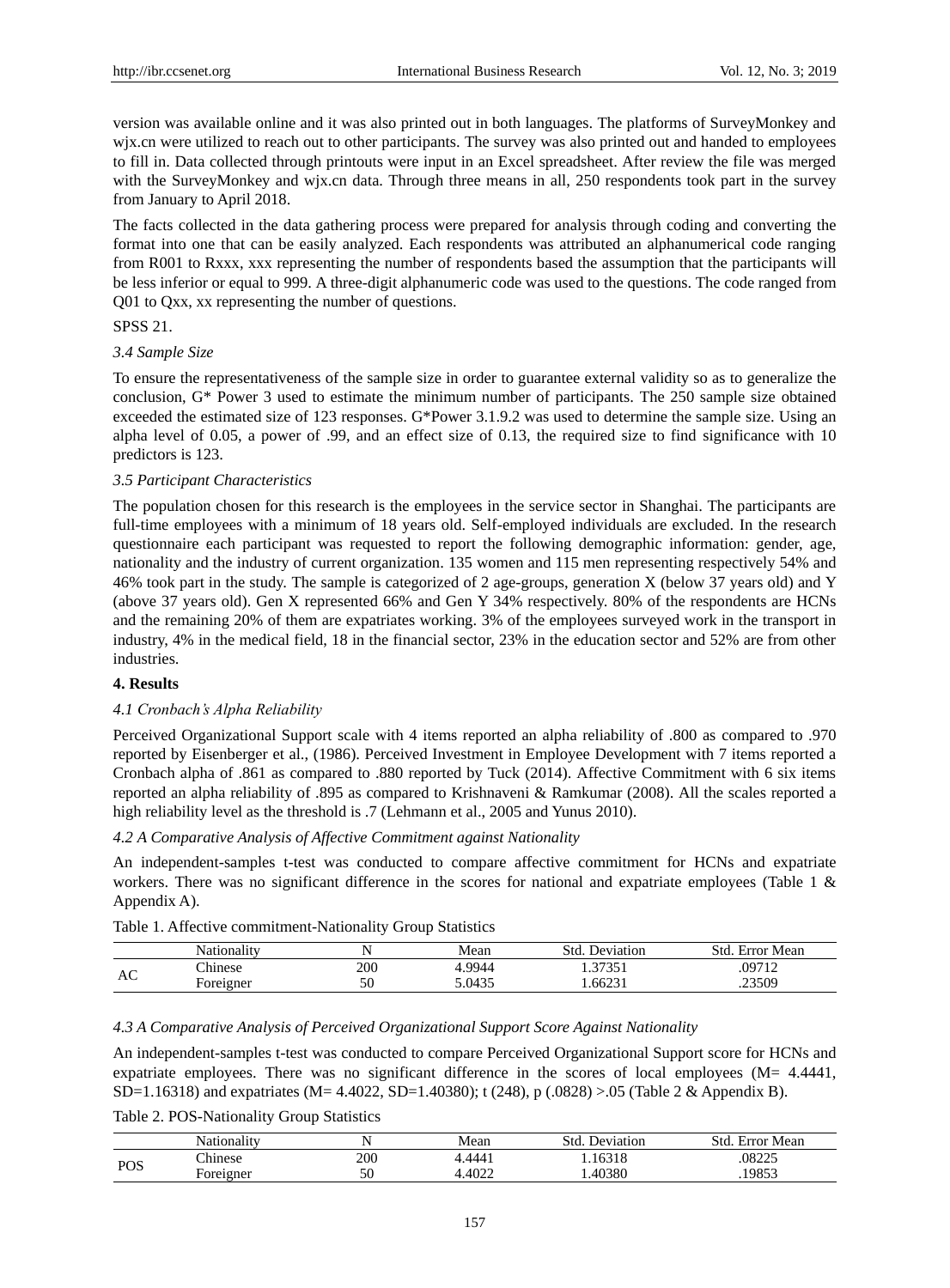# *4.4 A Comparative Analysis of Perceived Investment in Employee Development Score against Nationality*

An independent-samples t-test was conducted to compare Perceived Investment in Employee Development score for national and expatriate employees. There was no significant difference in the scores of local employees (M= 4.2119, SD=1.09703) and expatriates (M= 3.9860, SD=1.22177); t (248), p (.204) >.05 (Table 3 & Appendix C).

# Table 3. PIED-Nationality Group Statistics

|      | $\cdot$ $\cdot$<br>Jotsono lstv | - - | Mean                  | Std.<br>Jeviation | Stc<br>Mean<br>Hrr∩r  |
|------|---------------------------------|-----|-----------------------|-------------------|-----------------------|
| PIED | <sup>Th</sup> inese             | 200 | 10<br>$\mathbf{\sim}$ | .09703            | .07757                |
|      | $\blacksquare$<br>Foreigner     | 50  | 3.9860                | 0.177<br>.        | 1707C<br>$1 \leq 1$ O |

# *4.5 Assessment of the Effect of POS and PIED on AC*

A Multiple Regression Analysis was calculated to predict Affective Commitment based on Perceived Organizational Support and Perceived Investment in Employee Development. A significant regression equation was found (F  $(2.247) = 210.034$ , p<.000), with an R2 of.630. Employees predicted Affective Commitment is equal to.387  $+.277$  (PIED)  $+.780$  (POS). This shown is Tables 4, 5, and 6 below.

# Table 4. POS-PIED-AC Model Summary

| Model |                                      | Square | <b>Adiusted R Square</b> | Std. Error of the Estimate |
|-------|--------------------------------------|--------|--------------------------|----------------------------|
|       | $794^{\rm a}$                        | 630    | הרי<br>.OZ.              | 87516                      |
|       | a. Predictors: (Constant), PIED, POS |        |                          |                            |

# Table 5. POS-PIED-AC ANOVA<sup>a</sup>

| Model |            | Sum of Squares | $\mathbf{r}$<br>đÌ | Mean Square |         | Sig.              |
|-------|------------|----------------|--------------------|-------------|---------|-------------------|
|       | Regression | 321.734        |                    | 160.867     | 210.034 | .000 <sup>E</sup> |
|       | Residual   | 189.180        | 247                | .766        |         |                   |
|       | Total      | 510.915        | 249                |             |         |                   |

a. Dependent Variable: AC

b. Predictors: (Constant), PIED, POS

# Table 6. POS-PIED-AC Coefficients<sup>a</sup>

| Model |            |      | <b>Unstandardized Coefficients</b> | Standardized<br>Coefficients |        | Sig. |
|-------|------------|------|------------------------------------|------------------------------|--------|------|
|       |            |      | Std. Error                         | Beta                         |        |      |
|       | (Constant) | .387 | .242                               |                              | 1.603  | .110 |
|       | <b>POS</b> | .780 | .053                               | .660                         | 14.685 | .000 |
|       | PIED       | .277 | .057                               | .218                         | 4.839  | .000 |

a. Dependent Variable: AC

The preliminary assessment of the combined effect of Perceived Organizational Support and Perceived Investment in Employee Development on Affective Commitment reveals that POS and PIED were significant predictors of AC.

#### *4.6 The Effect Nationality on the Relation between POS, PIED and AC*

A multiple linear regression analysis was carried out to predict Affective Commitment based on Organizational Support and Perceived Investment in Employee Development controlling for the nationality of the employees. For the sake of this investigation only two categories, Host Country Nationals (HCN) and expatriates workers, were considered.

# 4.6.1 Host Country Nationals (HCN) Employees

A multiple linear regression was conducted to predict Affective Commitment based on Organizational Support and Perceived Investment in Employee Development among Chinese employees. A significant regression equation was found (F  $(2,197) = 170.062$  p<.000), with an R2 of .633. Chinese employees predicted Affective Commitment is equal to .349 +.300 (PIED) +.761 (POS). This is shown in Table 7, 8 and 9 below.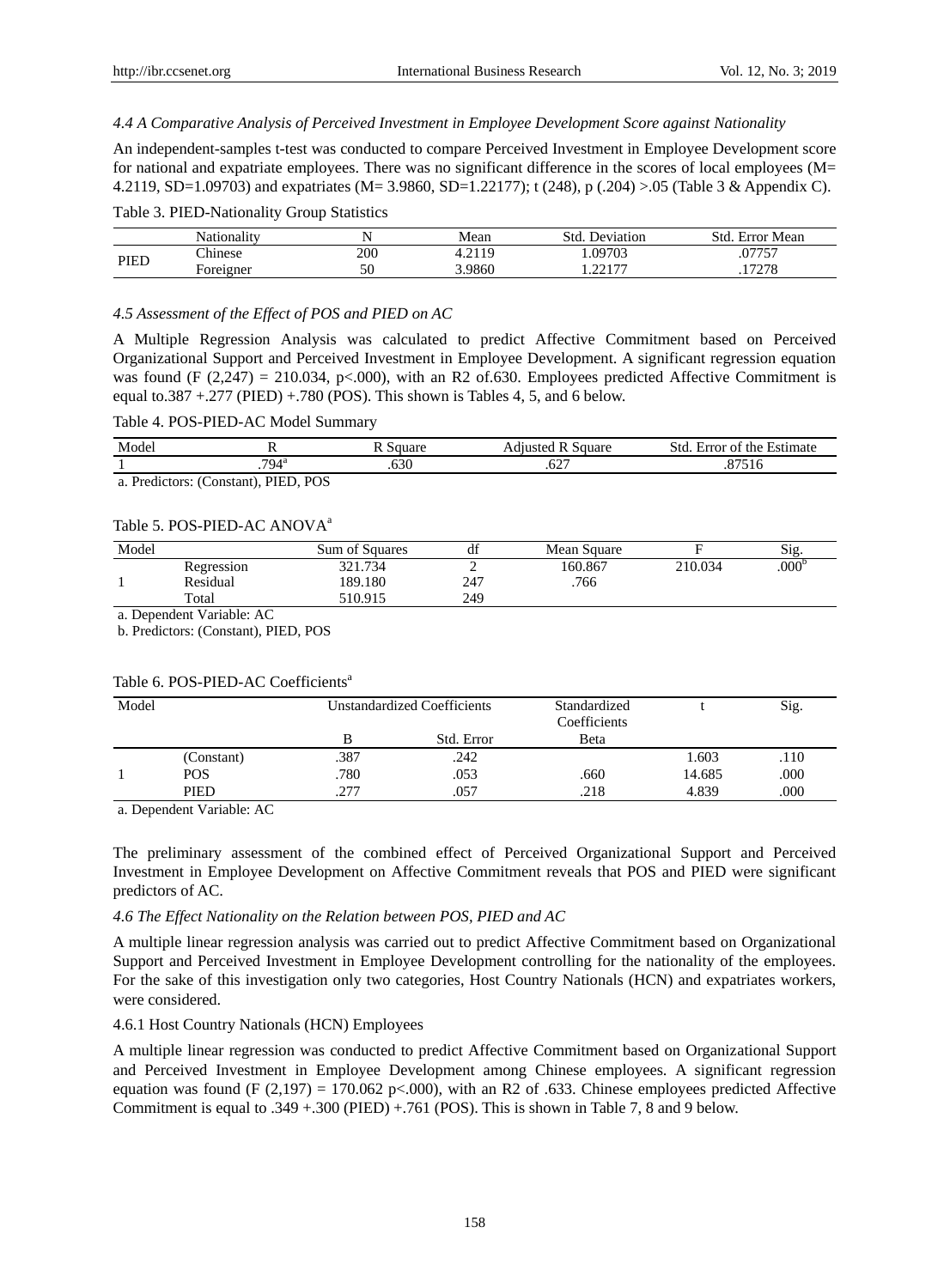# Table 7. HCN PIED-POS-AC Model Summary

| Model |                                       | R Square | <b>Adjusted R Square</b> | Std. Error of the Estimate |
|-------|---------------------------------------|----------|--------------------------|----------------------------|
|       | Nationality $=$<br>Chinese (Selected) |          |                          |                            |
|       | .796 <sup>a</sup>                     | 633      | .630                     | .83603                     |
|       | a. Predictors: (Constant), PIED, POS  |          |                          |                            |

# Table 8. HCN PIED-POS-AC ANOVA<sup>a,b</sup>

| Model |            | Sum of Squares | . .<br>đÌ | Mean Square |         | Sig.           |
|-------|------------|----------------|-----------|-------------|---------|----------------|
|       | Regression | 237.726        |           | 118.863     | 170.062 | $.000^{\circ}$ |
|       | Residual   | 137.691        | 197       | .699        |         |                |
|       | Total      | 375.417        | 199       |             |         |                |

a. Dependent Variable: AC

b. Selecting only cases for which Nationality = Chinese

c. Predictors: (Constant), PIED, POS

#### Table 9. HCN PIED-POS-AC Coefficients<sup>a,b</sup>

| Model |             |      | <b>Unstandardized Coefficients</b> | Standardized<br>Coefficients |        | Sig. |
|-------|-------------|------|------------------------------------|------------------------------|--------|------|
|       |             |      | Std. Error                         | Beta                         |        |      |
|       | (Constant)  | .349 | .267                               |                              | 1.305  | .193 |
|       | <b>POS</b>  | .761 | .060                               | .644                         | 12.760 | .000 |
|       | <b>PIED</b> | .300 | .063                               | .240                         | 4.749  | .000 |

a. Dependent Variable: AC

b. Selecting only cases for which Nationality = HCN

The multiple regression analysis carried out among HCN employees to investigate whether POS and PIED could significantly predict their AC scores indicates that the model explained 63.3% of the variance and that it is a significant predictor of Affective Commitment.

# 4.6.2 Expatriates

A multiple linear regression was conducted to predict Affective Commitment based on Organizational Support and Perceived Investment in Employee Development among foreign employees. A significant regression equation was found (F (2, 47) = 39.689 p < 000), with an  $R^2$  of .628. Expatriates employees predicted Affective Commitment is equal to .491 +.230 (PIED) +.826 (POS). This is shown in Tables 10, 11 and 12 below.

# Table 10. Expatriates PIED-POS-AC Model Summary

| Model         |                                                     | Square | <b>Adjusted R Square</b> | Error<br>Std. | the<br>οt |
|---------------|-----------------------------------------------------|--------|--------------------------|---------------|-----------|
|               | Foreigner (Selected)<br>Nationality $=$             |        |                          | Estimate      |           |
|               | .793 <sup>a</sup>                                   | .628   |                          | .03508        |           |
| $\sim$ $\sim$ | $\sim$ $\sim$ $\sim$ $\sim$ $\sim$ $\sim$<br>$\sim$ |        |                          |               |           |

a. Predictors: (Constant), PIED, POS

# Table 11. Expatriates PIED-POS-AC ANOVA<sup>a,b</sup>

| Model |            | Sum of Squares | ai | Mean Square |        | Sig.              |  |
|-------|------------|----------------|----|-------------|--------|-------------------|--|
|       | Regression | 85.045         |    | 42.523      | 39.689 | .000 <sup>c</sup> |  |
|       | Residual   | 50.356         |    | 1.071       |        |                   |  |
|       | Total      | 35.401         | 49 |             |        |                   |  |

a. Dependent Variable: AC

b. Selecting only cases for which Nationality  $=$  Expatriates

c. Predictors: (Constant), PIED, POS

|  |  |  | Table 12. Expatriates PIED-POS-AC Coefficients <sup>a,b</sup> |  |
|--|--|--|---------------------------------------------------------------|--|
|--|--|--|---------------------------------------------------------------|--|

| Model |            |      | <b>Unstandardized Coefficients</b> | Standardized<br>Coefficients |       | Sig. |  |
|-------|------------|------|------------------------------------|------------------------------|-------|------|--|
|       |            |      | Std. Error                         | Beta                         |       |      |  |
|       | (Constant) | .491 | .569                               |                              | .862  | .393 |  |
|       | <b>POS</b> | .826 | .120                               | .697                         | 6.878 | .000 |  |
|       | PIED       | 230  | .138                               | .169                         | .669  | .102 |  |

a. Dependent Variable: AC

b. Selecting only cases for which Nationality = Expatriates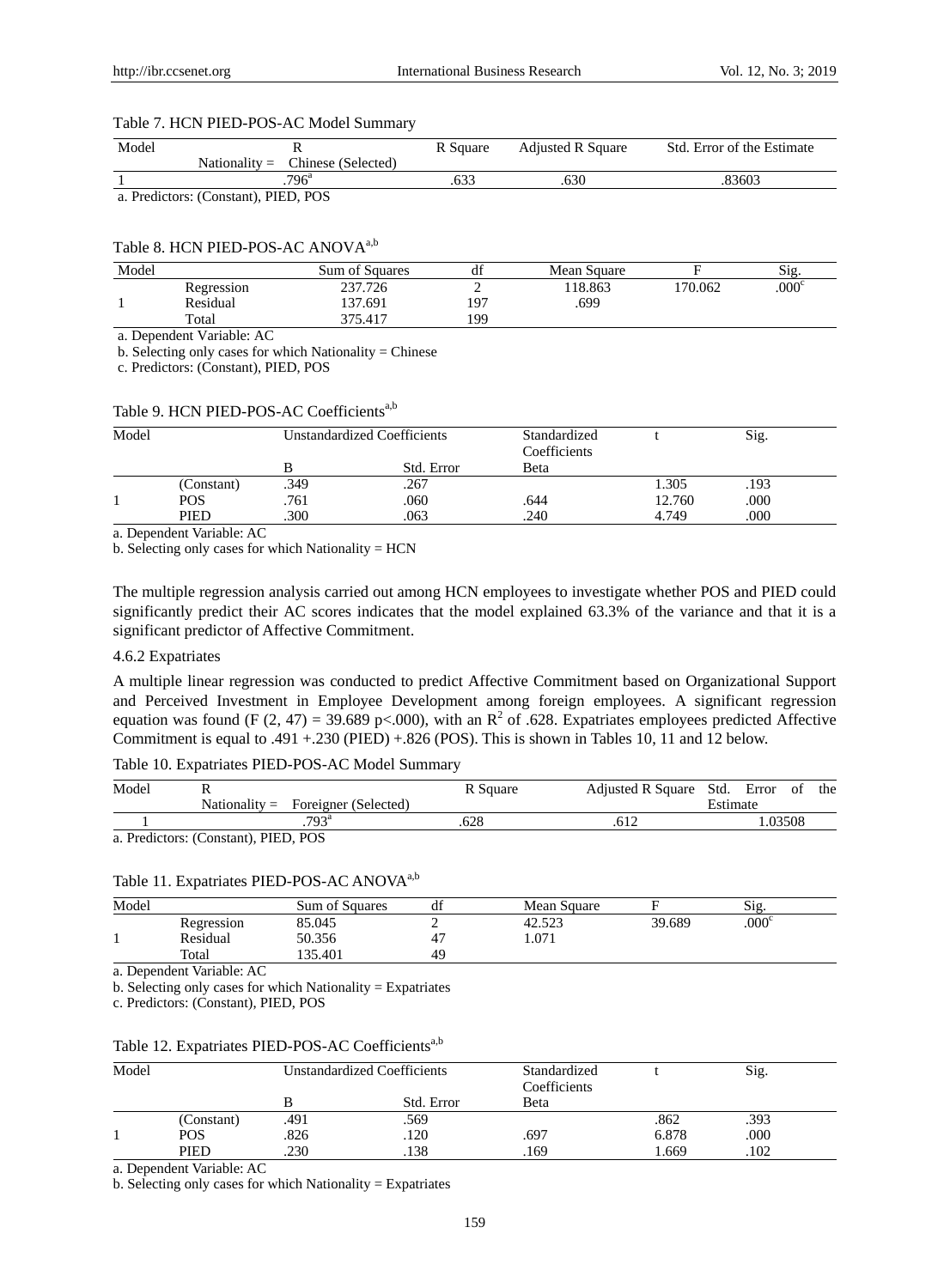The multiple regression analysis carried out among Expatriate employees to investigate whether POS and PIED could significantly predict their AC scores indicates that the model explained 62.8% of the variance and that it is a significant predictor of Affective Commitment.

# **5. Discussion**

Investigations on organization commitment from nationality perspective carried out in previous studies reported possible dissimilarities in the level of commitment on the basis of nationality even though these differences are not systematic (Gelade, Dobson & Gilbert, 2006). Previous research pointed out that high labor mobility is the greatest challenge of Multinational Companies (MNC) in China (European Union SME Centre, 2015). This observation may give the impression that expatriates affective commitment is higher than that of HCN employees. The result of this study shows that even though the mean of expatriate employees (M=5.0435) is higher than that of national workers (M=4.9944), this apparent difference is not statistically significant. Therefore it cannot be said that expatriates are more affectively committed to their organizations than HCNs are emotionally attached to their employers. The result of this research does not disagree with the findings of previous investigations as the dissimilarities observed based on nationality are not systematic (Gelade, Dobson & Gilbert, 2006). The results of the analysis rather point out that the extreme mobility of labor in China may not be associated with the nationality but to the external environment such as the national economy, given the fact that for decades China has been the fastest growing economy.

The assessment of POS among HCNs and expatriates showed although the score of local employees (M= 4.4441) is higher than that of expatriates (M= 4.4022) it cannot be concluded that HCN employees are more receptive to the effort made by their organization to support or build a strong relationship with them as the p-value is greater than .05 (Appendix 8). The results of this test showed rather that there is no difference in the way local employees and expatriates perceive the effort of their organization to build relationship with them. Although Black, Mendenhall. and Oddou (1991) pointed out that expatriates workers are different from HCNs, on the basis of the psychological uncertainty and practical adjustments of the former, existing literature on the subject has not observed distinctive difference between the Perceived Organizational Support of the two categories of employees (Bashir, 2012; Takeuchi et al., 2009).

The assessment of PIED among HCNs and expatriates showed although the mean of local employees (M= 4.2119) is higher than that of expatriates employees (M= 3.9860) it cannot be concluded that HCNs respond more positively to organizational support effort of theirs employers compared to their expatriate counterparts as the p-value is greater than .05. The results of this test show rather that there is no difference in the way expatriates and HCNs perceive investment in employee development. Zhang, Tsingan, & Zhang (2013) observed that the way Chinese workers respond to investment in employees development is different from the way employees react in other countries, specifically in the West. However, their studies did not report specifically Host Country Nationals (HCNs) and expatriates workers.

The assessment of the combined effect of POS and PIED on AC showed among HCNs and expatriates workers showed that POS and PIED are significant predictors of Affective Commitment among both HCN and expatriate employees. However, Organizational Support, p<.001 among both the HCN and expatriates workers, predicts better Affective Commitment than Perceived Investment in Employee Development, p>.005. Expatriates are equally sensitive to their relationship with their organization as the HCNs. However, the model predicted better Affective Commitment among HCNs than it did among their expatriate counterparts, 63.3% for the HCNs against 62.8% for the expatriates, as shown in Table 7 & 10. In addition, while among HCNs both POS and PIED contributed significantly to the model, among expatriates only POS significantly contributed to the model and PIED did not (p=.102). The insignificant contribution of PIED to the model among expatriates could be explained by the fact they are in transition in the country and do not have a long-term plan to settle down.

This result comfort the observations made by Zhang, Farh & Wang (2012) and Trompenaars (1996) who noticed a cultural influence in the separation of personal and professional lives. They observed that, as opposed to the West, professional life and private life significantly overlap in China. In other words the longing of Chinese workers for social exchange at the workplace is stronger than that of employees in the West.

## **6. Recommendations for Human Resource Management and Directions for Future Research**

The model built for the purpose of this study indicated that the combination of POS and PIED is a significant predictor of AC. In other words, organizations by effectively supporting their employees and investing in their development should be able to significantly increase their affective commitment. Therefore, even though other factors could influence the affective commitment of employees in China it could be recommended that organizations firstly endeavor to effectively and intentionally support their workforce and then invest in their development.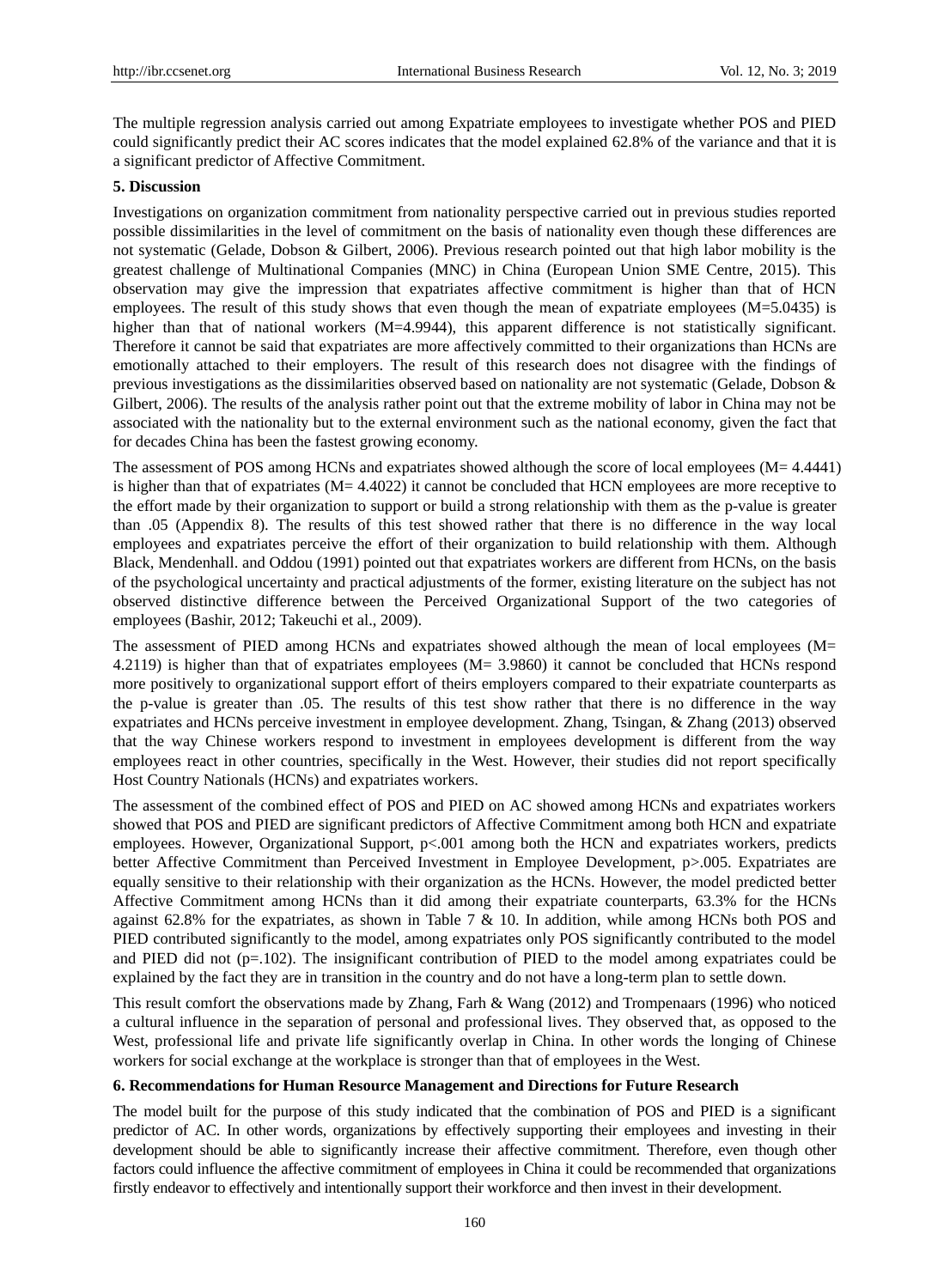The assessment of the affective commitment of employees based on the nationality factor indicated that neither expatriates nor HCNs are more committed than the other. In other words none of these categories is predisposed to be more committed than the other. Therefore organizations should not privilege one category over the other in the attempt of minimizing costs.

Even though neither HCNs nor expatriate workers are predisposed to have a stronger commitment than the other group, the way these two categories of employees respond to the effort of their employers to increase their affective commitment is not the same. Expatriate workers seem to be less interested in investment in employee development and more organizational support. In formulating and implementing human resource practices to increase employees' affective commitment, managers should only seek to build a strong relationship with expatriates. To be effective in increasing the affective commitment of HCNs, managers should first build a strong organizational support for their employees before attempting to invest in their development. The implementation of these recommendations will enable management not only to avoid waste of resources but also to be more effective in their endeavor to implement human resource best practices.

Some scholars reported differences in the level of commitment on the basis of nationality. In this study it was observed that in China nationality is not a significant factor that impacts affective commitment. There are certainly reasons that explain this situation in China. Future researchers could attempt to identify the reasons why nationality is not a determinant factor that influences affective commitment.

POS and PIED could explain 62.8% to 63.3% of the variance in AC meaning that 36.7% to 37.2% of the variance remains unexplained. Future studies could attempt to identify determinant influencors of AC in China.

#### **7. Conclusion**

Existing literature reported that employee turnover is particularly high in China and this observation may give the impression that Chinese are generally less committed to their organizations than workers from other countries. This study demonstrated that in China HCNs are as committed as the expatriate employees. It also revealed the combination of organizational support and investment in employee development is a significant predictor of affective commitment.

It was observed that though affective commitment is significantly predicted by the combination of POS and PIED, HCNs respond more favorably to investment in employee development if organizational support is effectively implemented. However, expatriate workers are more open to organizational support and less receptive to investment in employee development. Organizations that seek to be successful in their endeavor to increase the affective commitment of the workforce should take these observations in consideration, though more light should be thrown on the factors that influence the employees' affective commitment in China.

# **References**

- Arthur, J. B. (1994). Effects of Human Resource System on Manufacturing Performance and Turnover. *Academy of Management Journal, 37*, 670-687.
- Bashir, S. (2012). Perceived organizational support and the cross-cultural adjustment of expatriates in the UAE, Education, Business and Society. *Contemporary Middle Eastern Issues, 5*, 63-82. https://doi.org/10.1108/17537981211225862
- Benote, A., & King, R. (2016). Greater China Employee Intentions Report. *Michaelpage.* Retrieved from http://www.michaelpage.com.cn/sites/michaelpage.com.cn/files/
- Bidisha, L. D., & Mukulesh, B. (2013). Employee Retention: A Review of Literature. *Journal of Business and Management, 14,* 08-16.
- Black, J. S., Mendenhall, M., & Oddou, G. (1991). Toward a Comprehensive Model of International Adjustment: An Integration of Multiple Theoretical Perspectives. *Academy of Management Review, 16*, 291-317. https://doi.org/10.5465/amr.1991.4278938
- Bokor, A., Szőts-Kováts, K., Csillag, S., Bácsi, K., & Szilas, R. (2007). Emberi erőforrás menedzsment. Budapest: Aula Kiadó.
- Bruning, N. S., & Snyder, R. A. (1983). Sex and Position as Predictors of Organizational Commitment. *Academy of Management Journal, 26,* 485-491.
- Chen, Z. X., Aryee, S., & Lee, C. (2005). Test of a Mediation Model of Perceived Organizational Support. *Journal of Vocational Behavior, 66*, 457-470. https://doi.org/10.1016/j.jvb.2004.01.001
- Eisenberger, R., Huntington, R., Hutchison, S., & Sowa, D. (1986). Perceived Organizational Support. *Journal of*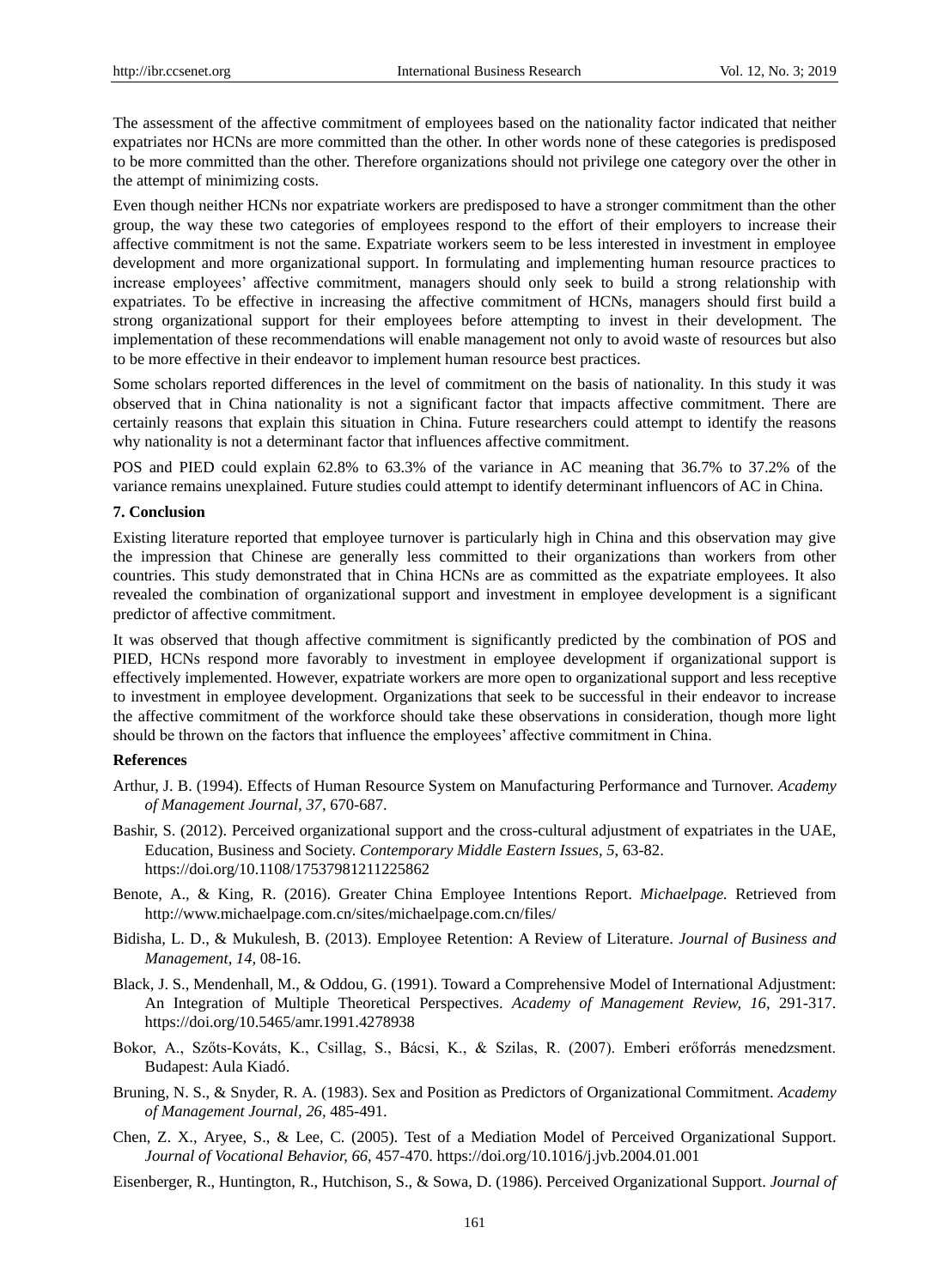*Applied Psychology*, *71*. 500-507. https://doi.org/10.1037/0021-9010.71.3.500

- Gelade, A. G., Dobson, P., & Gilbert P. (2006). Effect of Economy, Product Personality, or Consequence of Culture? *Journal of Cross-Cultural Psychology, 37*, 542-556. https://doi.org/10.1177/0022022106290477
- George, J. M., Reed, T. F., Ballard, K. A., Colin, J., & Fielding, J. (1993). Contact with AIDS patients as a source of work-related distress: Effects of organizational and social support. *Academy of Management Journal*, *36*, 157-171.
- Gutman, P., New, M., & Stevenson, P., (2016). Tackling Trends in Turnover. *Mercer Webcast Series.* Retrieved from https://www.mercer.com/content/dam/mercer/attachments/global/webcasts/
- Gutteridge, T. G., Leibowitz, Z. B., & Shore, J. E. (1993). When Careers Flower, Organizations Flourish. *Training and Development Journal, 47*, 24-29.
- Harter J., & Adkins, A. (2015). What great managers do to engage employees. Havard Business Review. Retieved from https://hbr.org/2015/04/what-great-managers-do-to-engage-employees
- Ichniowski, C., Shaw, K., & Prennushi, G. (1997). The Effects of Human Resource Management Practices on Productivity. *American Economic Review, 87,* 291-313.
- Jingxi, X. (2015). Turnover up slightly in workplaces. *China Daily USA.* Retrieved from [http://usa.chinadaily.com.cn/epaper/2015-12/21/content\\_22763852.htm](http://usa.chinadaily.com.cn/epaper/2015-12/21/content_22763852.htm)
- Kate, W., & Masako, T. (2002). *Reframing Organizational Commitment within a Contemporary Careers Framework* (1st ed.). Ithaca, NY.
- Krishnaveni, R., & Ramkumar, N. (2008). Revalidation Process for Established Instruments: A Case of Meyer and Allen's Organizational Commitment Scale. *The Icfai Journal of Organizational Behavior, 5,* 1-16.
- Kuvaas, B., & Dysvik, A. (2009), Perceived investment in employee development, intrinsicmotivation and work performance. *Human Resource Management Journal*, *19,* 217-236. https://doi.org/10.1111/j.1748-8583.2009.00103.x
- Kuvaas, B., Dysvik, A., & Buch R. (2016). Perceived investment in employee development and taking charge. *Journal of Managerial Psychology*, *31*, 50-60. https://doi.org/10.1108/JMP-04-2013-0117
- Lee, C. H., & Bruvold, N. T. (2003). Creating value for employees: investment in employee development". *International Journal of Human Resource Management*, *14,* 981-1000. https://doi.org/10.1080/0958519032000106173
- Lehman, A., O'Rourke, N., Hatcher, L., & Stepanski, E. J. (2005). *JMP for basic univariate and multivariate statistics: A step-by-step guide* (2nd ed.)*.* Cary, North Carolina, NC: SAS Institute Inc.
- Lok, P., & Crawford J. (2004). The effect of organizational culture and leadership style on job satisfaction and organizational commitment. *Journal of Management Development, 23*, 321-338. https://doi.org/10.1108/02621710410529785
- Loscocco, K. A. (1990). Reactions to blue-collar work: A comparison of women and men. *Work and Occupation, 17,* 152-177. https://doi.org/10.1177/0730888490017002002
- MacDuffie, J. P. (1995). Human Resource Bundles and Manufacturing Performance: Organizational Logic and Flexible Production Systems in the World Auto Industry. *Industrial And Labor Relations Review, 48*, 197-221. https://doi.org/10.1177/001979399504800201
- Mathieu, J. E., & Zajac, D. M. (1990). A review and meta-analysis of the antecedents, correlates, and consequences of organizational commitment. *Psychological Bulletin, 108,* 171-194. https://doi.org/10.1037/0033-2909.108.2.171
- Maxwell J. C. (2011). *The Five Levels of Leadership: proven steps to maximize your potential* (1st ed.).New York, NY: Hachette Book Group.
- Meyer, J. & Allen, N. (1991). A three-component conceptualization of organizational commitment. *Human Resources Management Review, 1,* 81-89. https://doi.org/10.1016/1053-4822(91)90011-Z
- Meyer, J. P., & Allen, N. (2004). *TCM Employee commitment survey academic users guide*. Retrieved from http://employeecommitment.com/TCM-Employee-Commitment-Survey-Academic-Package-2004.pdf
- Meyer, J. P., & Allen, N. J. (1997). *Commitment in the Workplace: Theory, Research, and Application* (2nd ed.). California, CA: Sage, Thousand Oaks.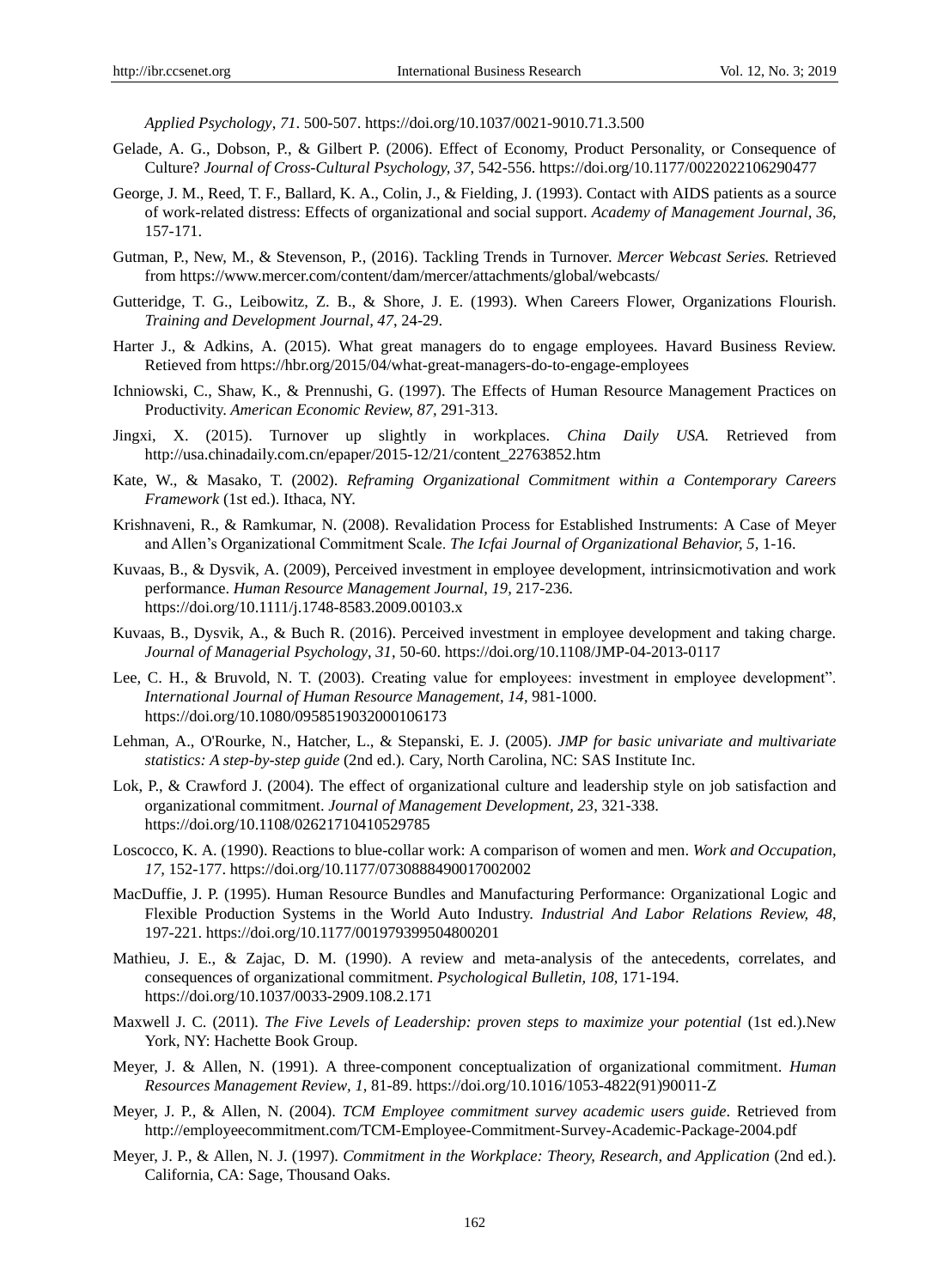- Meyer, J. P., Stanley, D. J., Herscovitch, L., & Topolnytsky, L. (2002). Affective, continuance and normative commitment to the organization: A meta-analysis of antecedents, correlates and consequences. *Journal of Vocational Behavior, 62,* 20-52. https://doi.org/10.1006/jvbe.2001.1842
- Mita, M., Aarti K. & Ravneeta, D. (2014). Study on Employee Retention and Commitment. *International Journal of Advance Research in Computer Science and Management Studies, 2,* 154-164.
- Mosadeghrad, A. M., Ferlie E., & Rosenberg, D (2008). A study of the relationship between job satisfaction, organizational commitment and turnover intention among hospital employees. *Health Services Management Research, 21,* 211-227. https://doi.org/10.1006/jvbe.2001.1842
- Mowday, R. T., Porter, L. M., & Steers, R. M. (1982). *Employee-organization linkages: The psychology of commitment, absenteeism, and turnover* (1st ed.). New York,NY: Academic Press.
- Odubanjo, D. (2015). Employee Retention Strategies In Gauff Consultants (Nigeria) Limited (Master's thesis, Dublin Business School, Dublin, Ireland). Retrieved from https://esource.dbs.ie/bitstream/handle/10788/2488/
- Qammar, A., Khan M. Z., & Siddique. M. (2006). Impact of demographics on organizational support and employees motivation. *Journal of Management Sciences, 1*, 87-98.
- Rayani, A, (2015). Generational Differences in Perceived Supervisory Support (Master's thesis, San Jose State University, California, USA). Retrieved from https://scholarworks.sjsu.edu/cgi/viewcontent.cgi?article=8156&context=etd\_theses
- Reich, R. B. (1991). *The work of nations: preparing ourselves for 21st century capitalism* (1st ed.). New York, NY: Knopf.
- Rhoades, L., & Eisenberger, R. (2002). Perceived Organizational Support: A Review of the Literature. *Journal of Applied Psychology*, *87*, 698-714. https://doi.org/10.1037/0021-9010.87.4.698
- Rhoades, L., Eisenberger, R., & Armeli, S. (2001). Affective Commitment to the Organization: The Contribution of Perceived Organizational Support. *Journal of Applied Psychology, 86*, 825-836. https://doi.org/10.1037/0021-9010.86.5.825
- Rothwell, W. J., & Kazanas, H. C. (1989). *Strategic human resource development*. New Jersey, NJ: Prentice Hall.
- Settoon, R. P., Bennett, N., & Liden, R. C. (1996). Social Exchange in Organization: Perceived Organizational Support, Leader–Member Exchange and Employee Reciprocity. *Journal of Applied Psychology, 81*, 219-227. https://doi.org/10.1037/0021-9010.81.3.219
- Shore, L. M., & Wayne, S. J. (1993). Commitment and Employee Behavior: Comparison of Affective Commitment and Continuance Commitment with Perceived Organizational Support. *Journal of Applied Psychology, 78*, 774-780. https://doi.org/10.1037/0021-9010.78.5.774
- Takeuchi, R., Wang, M., Marinova, S. V., & Yao, X. (2009). Role of Domain-Specific Facets of Perceived Organizational Support During Expatriation and Implications for Performance. *Organization Science, 20,*  621-634. https://doi.org/10.1287/orsc.1080.0403
- Thirapatsakun, T., Kuntonbutr, C., & Mechinda, P. (2014). The relationships among job demands, work engagement, and turnover intentions in the multiple groups of different levels of perceived organizational supports. *Universal Journal of Management, 2,* 272-285.
- Trompenaars, F., & Hampden-Turner, C. (2012). *Riding the Waves of Culture* (3rd ed.). New York, NY: McGraw-Hill.
- Tuck, M. G. (2014). *The impact of investment in employee development on the fulfilment of the psychological contract and organizational outcomes* (Master's thesis, University of Canterbury, Christchurch, New Zealand). Retrieved from https://ir.canterbury.ac.nz/handle/10092/11369
- Woods, S., & De Menezes, L. (1998). High commitment management in the uk: evidence from the workplace industrial relations survey and employers manpower and skills practices survey. *Human Relations, 51,* 485-515. https://doi.org/10.1177/001872679805100403
- Youndt, M., Snell, S., Dean, J. & Lepak, D. (1996). Human ResourceManagement, Manufacturing Strategy, and Firm Performance. *Academy of Management Journal, 39,* 836-866.
- Yunus, F. (2010). Statistics using SPSS: An integrative approach, second edition. *Journal of Applied Statistics,*